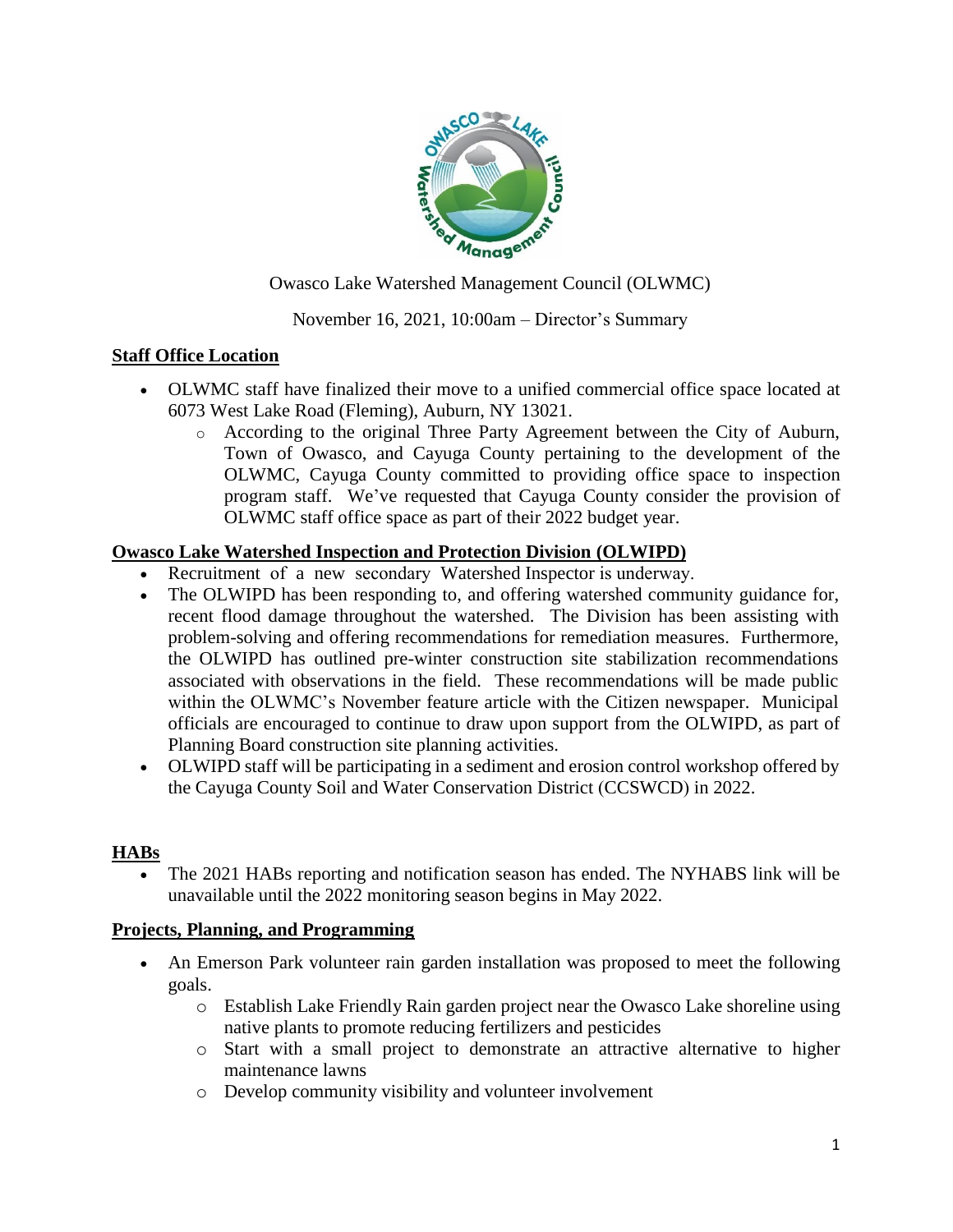o Demonstrate community organizational collaboration towards natural resource protection

The October 23rd planting event attracted community involvement and volunteerism for beautifying Emerson Park and demonstrated a recommended practice for capturing runoff and settling sediments. Raingardens are considered 'green infrastructure' practices. Green infrastructure is a recommended strategy within multiple watershed and lake management plans. 100 selected native and wet-tolerant plants were planted in a 500 ft<sup>2</sup> area. The OLWMC thanks its project partners, including the Owasco Watershed Lake Association (OWLA), Cayuga County Parks and Trails, Wegmans Food Markets, and the community volunteers that committed their time and assistance.

- Hyfi watercourse level sensors well-tracked tributary levels during recent storm activity and remain a recommended data source for flood monitoring, asset management, and advancing the flow component of watershed modeling to support various planning process and decision-making. The OLWMC and its partners would need to consider the provision funding to maintain the sensors and associated data beyond 2022.
	- o The OLWMC has 14 sensors installed throughout the watershed, targeting locations that align with modeling sites for the Nine Key Element (9E) watershed plan's Soil and Water Assessment Tool (SWAT) model. With project support from OLWMC staff, OWLA's 2021 sediment and nutrient sampling program aligned with sensor locations. The ultimate project goal is to provide invaluable loading information for continued calibration of the SWAT model from both level, and thereby discharge, information and suspended solids and nutrient concentration information. OWLA completed the fall sampling program and associated project data will be shared with the Cayuga County Planning Department for continued calibration of the SWAT model.
- The OLWMC offers partnership and support for the City of Auburn's NYS-awarded Drinking Water Source Protection Program (DWSP2). The working group is identifying objectives and considering calculating 9 Element Watershed Plan project cost estimates to prepare for associated grant proposals. We look forward to relevant data outcomes that will support forthcoming grants and projects implementation.
- This fall, OLWMC staff are planning to assist the Tompkins County Soil and Water Conservation District with sediment sock installations along exposed ditches in Tompkins County. Sediment socks are considered temporary measures for reducing erosion and stabilizing sediments.
- We await guidance and project funding opportunities from Cayuga County and NYS according to a completed and approved 9E Watershed Plan.
- OLWMC staff and volunteers from OWLA continue to make progress installing lake friendly signage throughout the watershed. The signage project drives consistent messaging towards watershed conservation, is associated with the OLWMC's pledge campaign, and is consistent with common messaging for past and future projects.
- On November 5, 2021, OLWMC staff toured The Nature Conservancy's recent 161-acre land acquisition in the town of Sempronius within the Owasco Lake watershed. Stewardship of the property will help protect public water supplies and safeguard riparian buffers and wetlands. TNC is considering transferring this property for ownership and watershed stewardship by the OLWMC. The property is currently being monitored by TNC and is closed to the public.